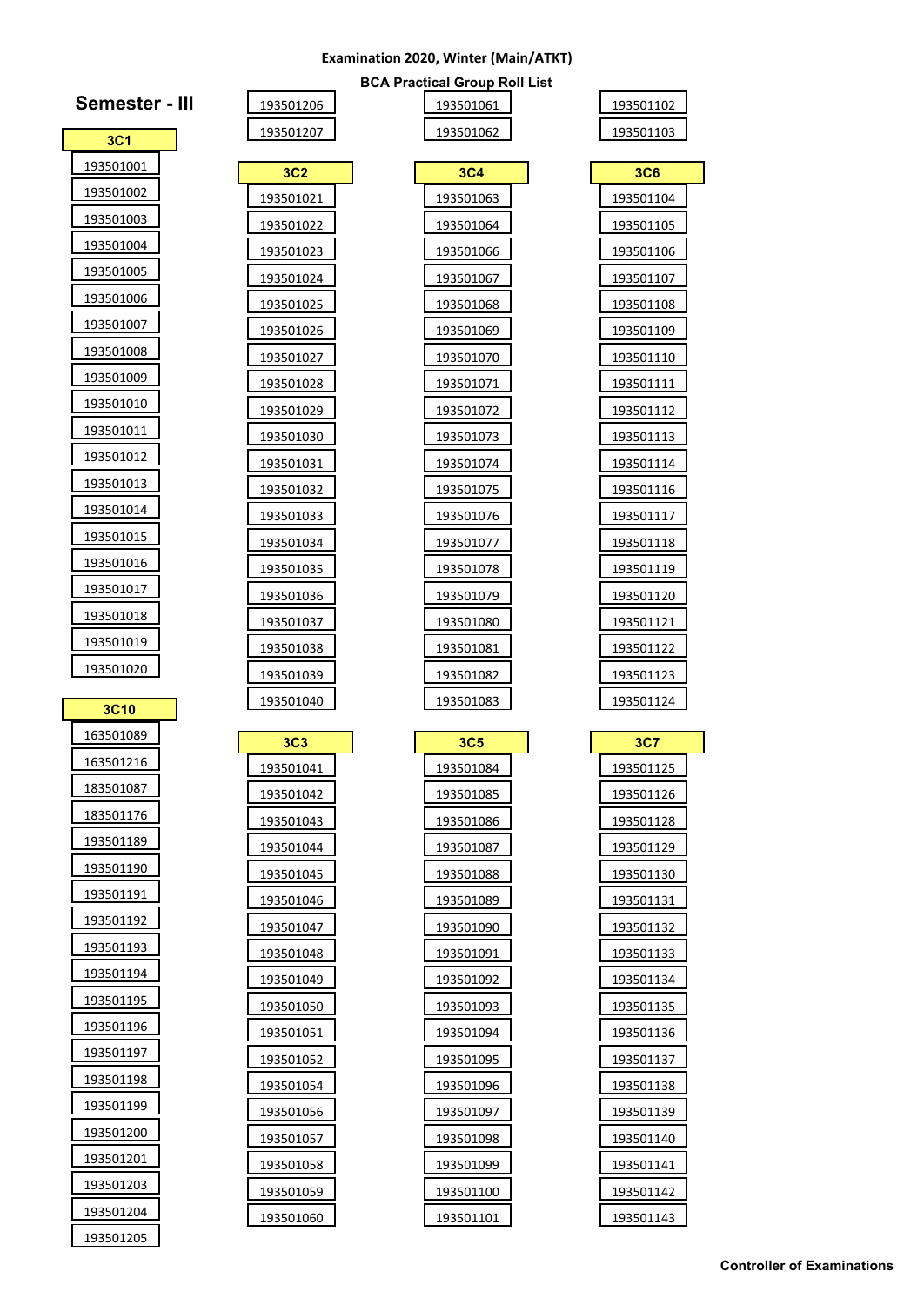## **Examination 2020, Winter (Main/ATKT)**

| $\frac{5}{1}$           | 183501080        |
|-------------------------|------------------|
| 6                       | 183501081        |
| $\overline{ }$          | 183501082        |
| 8                       | 183501083        |
| $\frac{9}{1}$           | 183501084        |
| 0                       | 183501085        |
| $\mathbf{1}$            | 183501086        |
| $\frac{2}{1}$           | 183501087        |
| $\overline{\mathbf{3}}$ | 183501088        |
| $\frac{4}{1}$           | 183501089        |
| $\overline{5}$          | 183501090        |
| 6                       | 183501091        |
|                         | <u>183501092</u> |
| 7                       | 183501093        |
| 8                       | 5C5              |
| 0                       | 183501094        |
| $\overline{1}$          | 183501095        |
| $\frac{2}{1}$           | 183501096        |
| 6                       | 183501097        |
| $\overline{1}$          | 183501098        |
| 8                       | 183501099        |
| $\overline{9}$          | 183501100        |
| $\overline{0}$          | 183501101        |
| $\frac{1}{1}$           | 183501102        |
| $\overline{2}$          | 183501103        |
| 3                       | <u>183501104</u> |
| 4                       | 183501105        |
| 6                       | 183501106        |
| $\overline{1}$          | 183501108        |
| 8                       | 183501109        |
| $\overline{a}$          | 183501110        |
| $\overline{0}$          | 183501111        |
| $\overline{1}$          | 183501112        |
| $\overline{2}$          | 183501113        |
|                         | 183501114        |
|                         | 183501116        |
| з                       |                  |
| 4                       | 5C6              |
| $\frac{5}{1}$           | <u>183501117</u> |
| $\frac{6}{1}$           | 183501118        |
| $\overline{1}$          | 183501120        |
| 8<br>9                  | 183501121        |
|                         | 183501122        |

| 193501180        | 183501035              |
|------------------|------------------------|
| 193501181        | 183501036              |
|                  |                        |
| 193501182        | 183501037              |
| 193501183        | 183501038              |
| 193501184        | 183501039              |
| 193501185        | 183501040              |
| <u>193501186</u> | 183501041              |
| 193501187        | 183501042              |
|                  | 183501043              |
| Semester - V     | 183501044              |
| <b>5C1</b>       | 183501045              |
| 173501202        | 183501046              |
| 183501001        | <b>5C3</b>             |
| 183501002        | 183501047              |
| 183501003        | 183501048              |
| 183501004        | 183501050              |
| 183501005        | 183501051              |
| 183501006        | 183501052              |
| 183501007        | 183501056              |
| 183501008        | 183501057              |
| 183501009        | 183501058              |
| 183501010        | 183501059              |
| 183501011        | 183501060              |
| 183501012        | 183501061              |
| 183501013        | 183501062              |
| <u>183501014</u> | 183501063              |
| 183501015        | 183501064              |
| 183501018        | 183501066              |
| 183501019        | 183501067              |
| 183501020        | 183501068              |
| 183501021        | 183501069              |
| 183501022        | 183501070              |
|                  | 183501071              |
| <b>5C2</b>       | 183501072              |
| 183501025        |                        |
| 183501026        | 5C4                    |
| 183501028        | 183501073<br>183501074 |
| 183501029        |                        |
| 183501030        | 183501075<br>183501076 |
| 183501031        | 183501077              |
| 183501032        | 183501078              |
| 183501033        | 183501079              |
| 183501034        |                        |

| 193501144         |  |
|-------------------|--|
| 193501145         |  |
| 3C8               |  |
| 183501079         |  |
| 183501081         |  |
| 183501179         |  |
| 193501146         |  |
| 193501147         |  |
| 193501148         |  |
| 193501149         |  |
| 193501151         |  |
| 193501152         |  |
| 193501153         |  |
| 193501155         |  |
| <u> 193501156</u> |  |
| 193501157         |  |
| 193501158         |  |
| 193501159         |  |
| 193501160         |  |
| 193501161         |  |
| 193501162         |  |
| <u>193501163</u>  |  |
| 193501164         |  |
| 193501165         |  |
| 193501166         |  |
| 193501167         |  |
| 3C9               |  |
| 183501030         |  |
| 183501077         |  |
| 183501195         |  |
| 193501168         |  |
| 193501169         |  |
| 193501170         |  |
| 193501171         |  |

| 193501146         |  |
|-------------------|--|
| 193501147         |  |
| <u>1935011</u> 48 |  |
| 193501149         |  |
| 193501151         |  |
| 193501152         |  |
| <u> 193501153</u> |  |
| 193501155         |  |
| 193501156         |  |
| 193501157         |  |
| 193501158         |  |
| 193501159         |  |
| 193501160         |  |
| 193501161         |  |
| 193501162         |  |
| <u>193501163</u>  |  |
| 193501164         |  |
| <u>193501165</u>  |  |
|                   |  |
| 193501166         |  |
| 193501167         |  |
|                   |  |
| 3C9               |  |
| 183501030         |  |
| 183501077         |  |
| 183501195         |  |
| <u>193501168</u>  |  |
| 19350116(<br>J    |  |
| 193501170         |  |
| 193501171         |  |
| 193501172         |  |
| 193501173         |  |
| 193501174         |  |
| 193501175         |  |
| 193501176         |  |
| 193501177         |  |
| 193501178         |  |